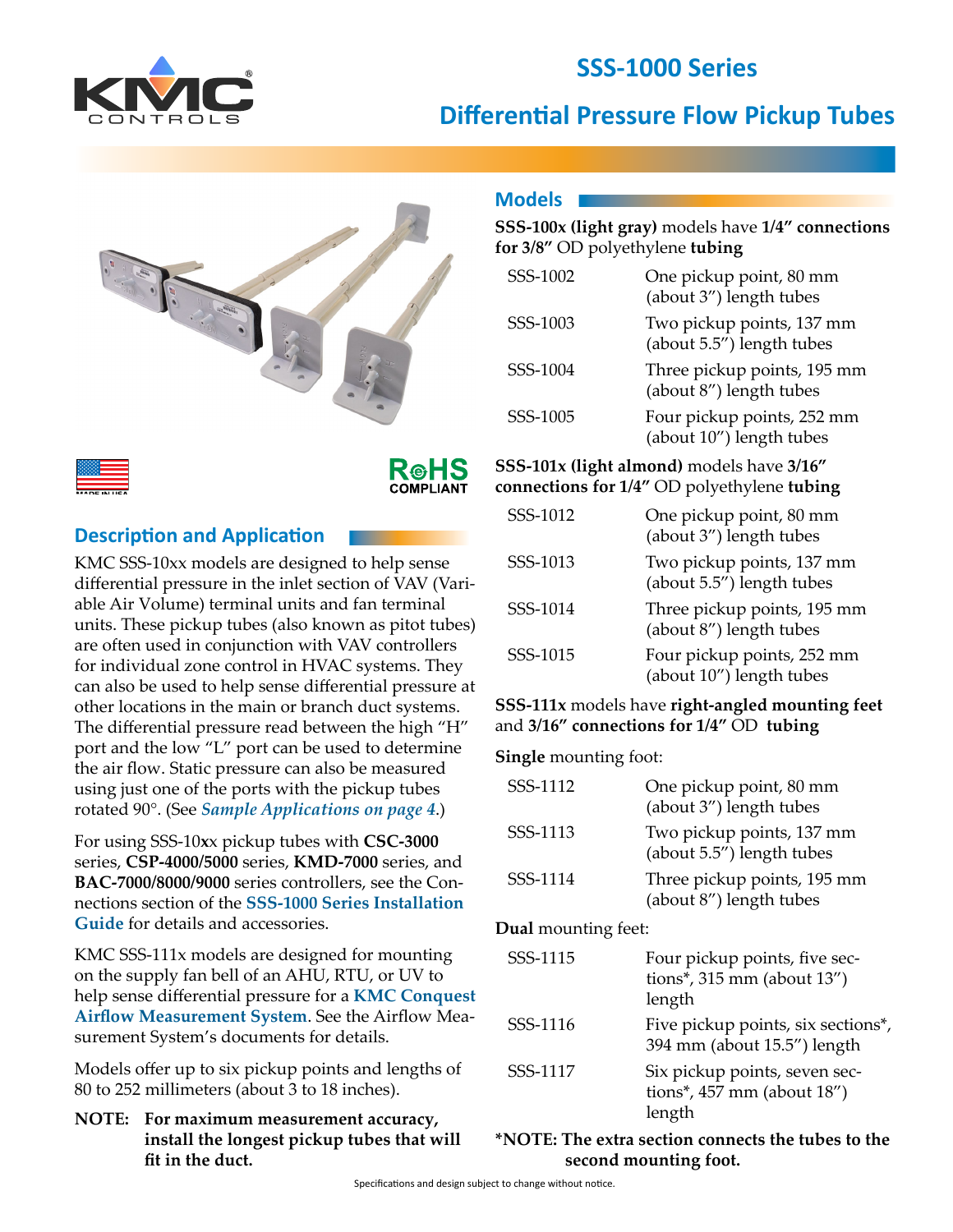## <span id="page-1-0"></span>**Specifications**

### **General**

| Material | Light gray (SSS-100x and SSS- |
|----------|-------------------------------|
|          | 111x) or almond $(SSS-101x)$  |
|          | ABS/polycarbonate (UL94-5V)   |

#### **Mounting Connection**

| $SSS-100x$  | Integral flange with gasket,<br>$1/4$ " (6.4 mm) nipple for $3/8$ "<br>(9.5 mm) OD polyethylene              |
|-------------|--------------------------------------------------------------------------------------------------------------|
|             | tubing                                                                                                       |
| SSS- $101x$ | Integral flange with gasket,<br>3/16" (4.89-9 mm) nipple for<br>$1/4$ " (6.4 mm) OD polyethyl-<br>ene tubing |
| $SSS-111x$  | Integral right-angled mount(s)<br>$3/16''$ (4.8 mm) nipple for $1/4''$<br>(6.4 mm) OD polyethylene<br>tubing |
| Weight      | 1 oz. (28 grams)                                                                                             |

#### **Temperature Limits**

| Operating       | 40 to $120^{\circ}$ F (4 to $49^{\circ}$ C)         |
|-----------------|-----------------------------------------------------|
| <b>Shipping</b> | $-40$ to $140^{\circ}$ F ( $-40$ to $60^{\circ}$ C) |
| Approvals       | RoHS compliant                                      |

### **Dimensions and Details**

All dimension are in inches (mm)

## **SSS-100x and SSS-101x Models**







## **SSS-1112/1113/1114 Models**

**Bottom View** 



# **SSS-1115/1116/1117 Models**

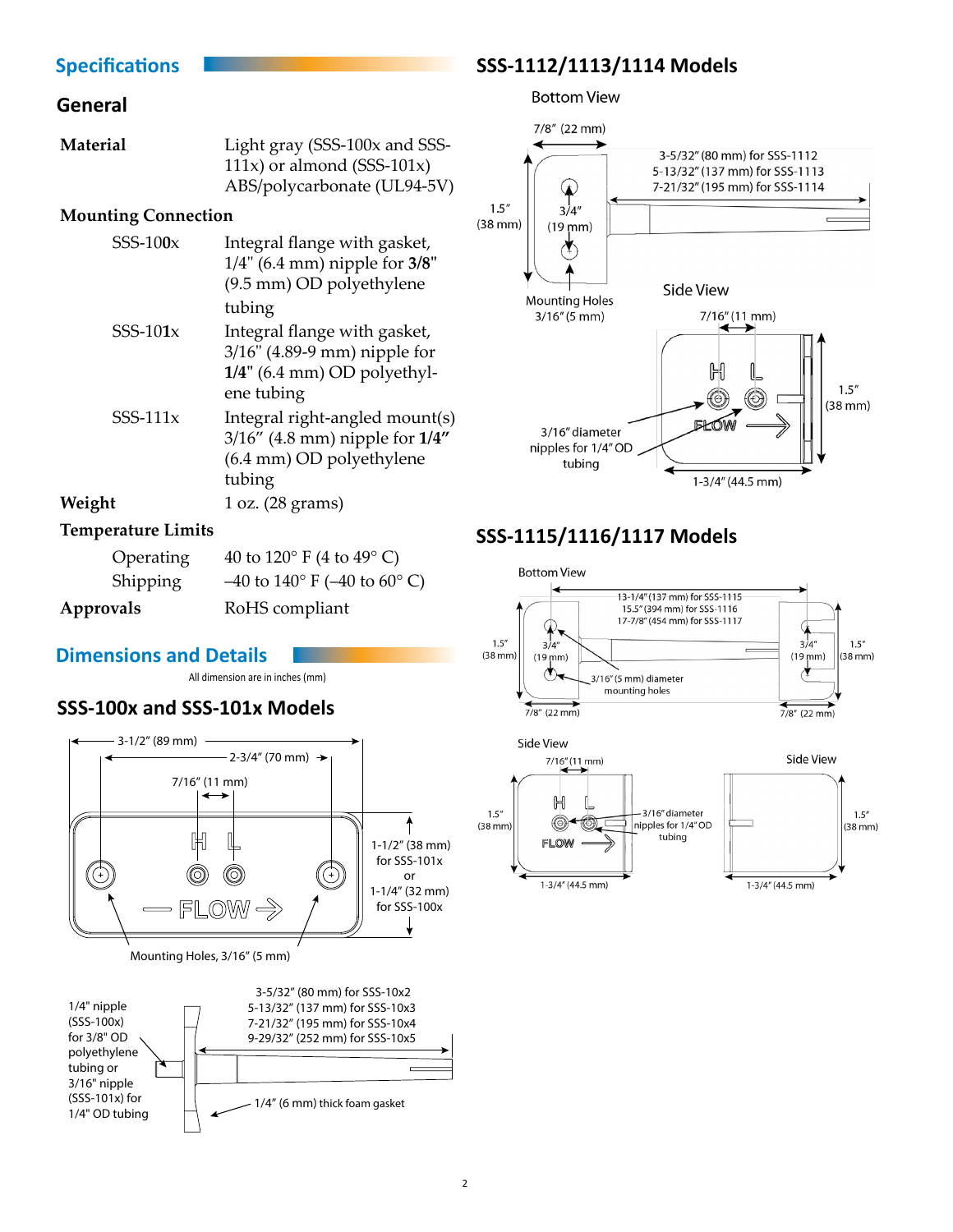# <span id="page-2-1"></span><span id="page-2-0"></span>**"Cubic Feet Per Minute" K Factors**

**NOTE: For the pickup tube "K" factor:**

- For VAV controllers needing  $K_{\text{cm}}$  for setup, see the formulas under *["Cubic Feet Per Minute" K](#page-2-1)  [Factors on page 3](#page-2-1)*.
- For VAV controllers needing K<sub>FPM</sub> for setup, see the formulas *["Feet Per Minute" K Factors on](#page-2-2)  [page 3](#page-2-2)*.

| For Controllers Needing K <sub>cEM</sub> for Setup |                               |          |           |          |
|----------------------------------------------------|-------------------------------|----------|-----------|----------|
| Round<br><b>Duct Size</b>                          | K <sub>CEM</sub> Factor (CFM) |          |           |          |
| (Diameter)                                         | SSS-10x2                      | SSS-10x3 | SSS-10x4  | SSS-10x5 |
| 4                                                  | 301                           | NA.      | NA.       | NA.      |
| 5                                                  | 470                           | NA.      | NA.       | ΝA       |
| 6                                                  | 677                           | 648      | <b>NA</b> | ΝA       |
| 7                                                  | 922                           | 882      | <b>NA</b> | NA       |
| 8                                                  | 1204                          | 1152     | 1117      | NA       |
| 9                                                  | 1524                          | 1458     | 1414      | NA       |
| 10                                                 | 1882                          | 1800     | 1745      | 1745     |
| 12                                                 | 2710                          | 2592     | 2513      | 2513     |
| 14                                                 | 3688                          | 3528     | 3421      | 3421     |
| 16                                                 | 4817                          | 4608     | 4468      | 4468     |
| 18                                                 | 6097                          | 5832     | 5655      | 5655     |
| 22                                                 | 9107                          | 8711     | 8447      | 8447     |
| 24                                                 | 10838                         | 10367    | 10053     | 10053    |

See the controller's documentation for details.

#### For K<sub>FPM</sub>, see "Feet Per Minute" K Factors on page *[3](#page-2-2)*.

For **rectangular** ducts,  $K_{\text{cm}} = K_{\text{FPM}} x$  (W" x H"/144) (with duct cross-section measurements in inches).

For **round** ducts,  $K_{\text{c}_{\text{FM}}} = K_{\text{FPM}} \times (\pi r^2/144)$  (with duct cross-section measurements in inches).

**NOTE:** To conveniently determine the radius of an installed round duct, measure the circumference with a string and tape measure and calculate radius = circumference/2 $\pi$ . The K<sub>CFM</sub> values for the most common (diameter) sizes of round ducts are listed above. (Diameter = 2r.)

# <span id="page-2-2"></span>**"Feet Per Minute" K Factors**

| "Feet Per Minute" K Factors |                           |  |  |
|-----------------------------|---------------------------|--|--|
| <b>Pickup Tube Model</b>    | $\mathbf{K}_{_{\sf FPM}}$ |  |  |
| SSS-10x2                    | 3450                      |  |  |
| SSS-10x3                    | 3300                      |  |  |
| SSS-10x4                    | 3200                      |  |  |
| SSS-10x5                    | 3200                      |  |  |



| <b>Formulas</b>                                                                                                                                                                                                                                         |                                            |                                                                                                                                                                                                       |                                                        |
|---------------------------------------------------------------------------------------------------------------------------------------------------------------------------------------------------------------------------------------------------------|--------------------------------------------|-------------------------------------------------------------------------------------------------------------------------------------------------------------------------------------------------------|--------------------------------------------------------|
| <b>For Flow</b>                                                                                                                                                                                                                                         |                                            | <b>For Volume</b>                                                                                                                                                                                     |                                                        |
| $\Delta P = (FPM/K_{\text{max}})^2$                                                                                                                                                                                                                     | FPM = $K_{\text{em}}$ x SQRT( $\Delta P$ ) | $\Delta P = \left(\frac{CFM}{K_{\text{max}} \times \text{Area}}\right)^2$                                                                                                                             | $CFM =$<br>$K_{\text{com}}$ x SQRT( $\Delta$ P) x Area |
| Feet Per Minute in a VAV box equals the (relevant model's) K factor times<br>the square root of the differential pressure (in "wc").                                                                                                                    |                                            | Cubic Feet per Minute in a VAV box equals the relevant pickup tube<br>model's K factor times the square root of the differential pressure (in<br>"wc") times the cross-section area (in square feet). |                                                        |
| NOTE: These formulas are for VAV controllers with built-in "differential pressure" sensors. The CSP-5000, KMD-7000, and BAC-7000 measure velocity<br>FPM directly—see their respective installation guides and application guides for more information. |                                            |                                                                                                                                                                                                       |                                                        |

NOTE: CFM (cubic feet per minute) = FPM (feet per minute) times the duct cross-section area (in square feet).